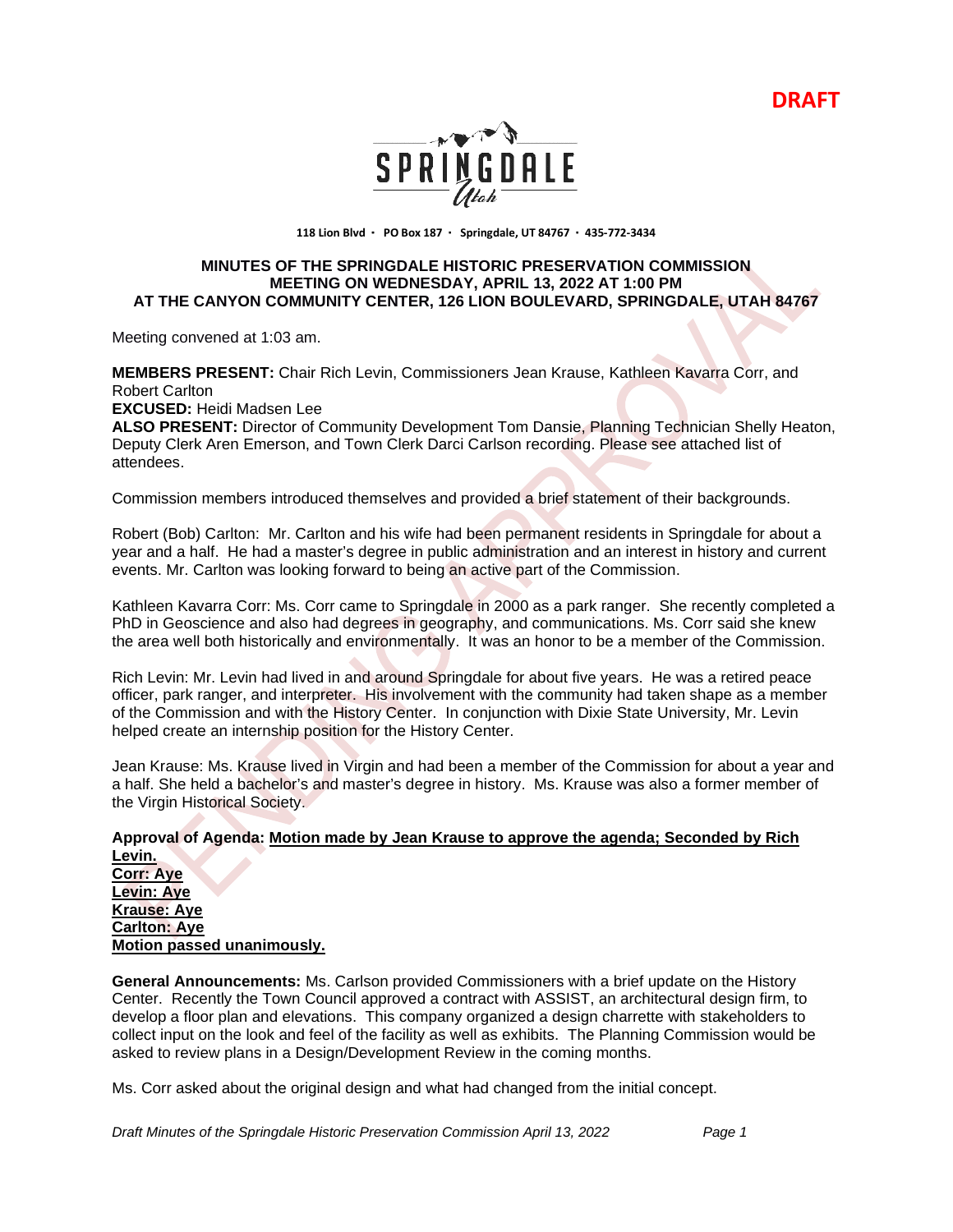- The original building had been acquired by the Town and a plan for reconstruction was developed by the architectural design firm CRSA. During demolition, Old School Construction identified extensive termite damage in addition to significant issues with the concrete pad. Because of this, moving forward with rehabilitation was not recommended and the building was razed.
- Money from the county, a grant, and RAP tax would fund construction.

Ms. Corr asked if the Historic Preservation Commission had a budget.

- At this time there were no initiatives requiring funds. Should efforts to rehabilitate or restore a Town-owned historic asset require funding, the Town Council could approve money in a future budget amendment. Budget amendments were approved several times during a fiscal year.
- The Historic Preservation Commission was a Certified Local Government (CLG) which qualified for funding through the National Park Service. Any CLG grant funding received would require a 50% match. The last grant application submitted was for a new roof at Under the Eaves. In this instance, the property owners provided the local matching funds. The Town was eligible to apply for grant funds every other year.
- Money was available to Commissioners for training should they identify a conference or class and want to attend.

**Community comments and questions:** There were no community comments or questions.

## **A. Action Items**

**1) Nomination and recommendation of Springdale Historic Preservation Commission 2022 Chair and Vice-Chair.** Mr. Levin commented he enjoyed his service as Chair but appreciated others taking a leadership role. Once appointed, the term of service as either Chair or Vice-Chair was one year.

Responsibilities of the Chair were administrative in nature. The Chair helped to schedule meeting dates and set the agenda. Both the Chair and Vice-Chair were encouraged to take on HPC projects and help move them toward completion.

#### **Motion made by Rich Levin to nominate and approve Jean Krause as 2022 Commission Chair. Seconded by Robert Carlson.**

**Corr: Aye Levin: Aye Krause: Aye Carlton: Aye Motion passed unanimously.**

# **Motion made by Rich Levin to nominate and approve Kavarra Corr as 2022 Commission Vice-Chair. Seconded by Jean Krause.**

**Corr: Aye Levin: Aye Krause: Aye Carlton: Aye Motion passed unanimously.**

# **B. Information/Discussion/Non-Action Items**

**1. Update on the Historic Pioneer Cemetery Condition Surveys and next steps:** Ms. Krause explained the Condition Survey Forms and process to the Commission. Documentation about each gravesite included measurements and photographs taken from each direction. Sites 31 and 33 still needed to be completed. Lisa Zumpft had helped Ms. Krause with the project. Once the documentation work was done, Ms. Krause suggested the Commission could conduct a site visit and determine what to do next related to the cemetery preservation.

• Ms. Krause was thanked for all her work.

Mr. Levin suggested DSU intern Kass Price could input the Pioneer Cemetery data collected into a Google doc. This could be used to apply for grants in order to upgrade the cemetery grounds. The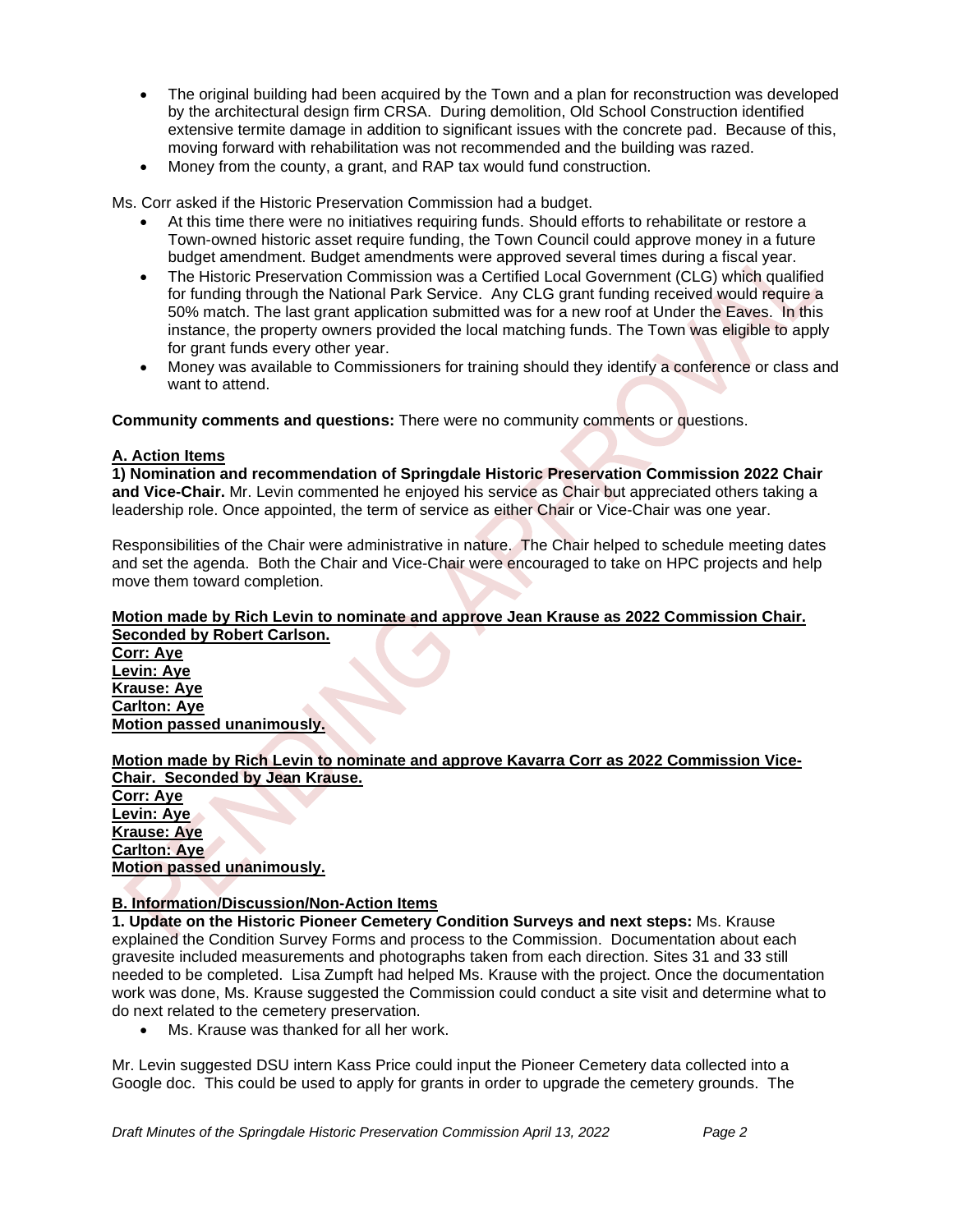Commission would need to make a decision if the Pioneer Cemetery should be opened up to programming and public access or closely protected.

• The Town recently upgraded its cemetery software to a cloud-based system. Ms. Carlson recommended the Commission engage Town Sexton Ryker Steglich to seek his advice regarding data entry.

**2. Discussion of Bishop's Granary Interpretive Site:** Mr. Levin recently worked with the Washington County Historical Society to coordinate a field trip in Springdale. The Bishop's Granary was one of the most talked-about parts of the tour; however, there was still much that needed to be done in the way of stabilization, research, interpretation, and landscape. The Commission should make recommendations on how to preserve the historic asset and seek funding to develop that plan.

Ms. Corr questioned the current location. She felt it was difficult for the public to access and walk around.

- Over the past eight years, Historic Preservation Commission members had discussed an alternative location for the granary including the gazebo area, History Center property, LDS church meeting house, and the River Park. None of these locations presented any perceived advantage over where the granary was located now. Although there were some difficulties with the current site, Commissioners were encouraged to discuss what could be done to make it more accessible and usable by the public.
- In its current location, Mr. Levin said the structure was highly protected. During his research for the Washington County Historical Society field trip, he found information indicating the LDS Church hierarchy assigned women of the community through their Relief Society to distribute commodities held in the granary. With this, there was pervasive evidence the building was more of a treasure than anticipated.
- Before coming to the Town, the granary was located at the Harvest House. It was unknown where the structure was located originally. Ms. Corr noted the granary looked very much like Williams Heap's House.

Mr. Carlton asked if there was a plan to remediate the flood damage behind the granary.

• The Town was in the process of working with a contractor to mitigate flood damage and improve the wash in that area. Construction would likely start later this summer; therefore, now was an ideal time to discuss granary enhancements.

It was recommended one or two Commissioners analyze the site and make a plan for what needed to be done next. Mr. Carlton expressed interest in helping.

**3. Review and input on a draft of the History Center Scope of Collections document:** DSU intern Kass Price created a draft Scope of Collections document for the Town. Mr. Levin emphasized the importance of this document because it informed what the Town could do and would take related to the History Center. Commission members were encouraged to provide feedback on the document itself and give input regarding its content.

Ms. Corr asked about the scope of the museum and if a climate-controlled area was being considered in order to hold collections.

• Ms. Carlson said a temperature and humidity-controlled area was discussed; however, costs were prohibited given the budget. The History Center would contain a research room that would house digital information for the public to access.

Ms. Corr suggested people in the community may have an interest in temporarily lending collections for display. She recommended temporary or borrowed collections be addressed in the document.

Ms. Krause asked about the relationship between the Historic Preservation Commission and the Springdale History Center.

The answer to this question had not been fully defined.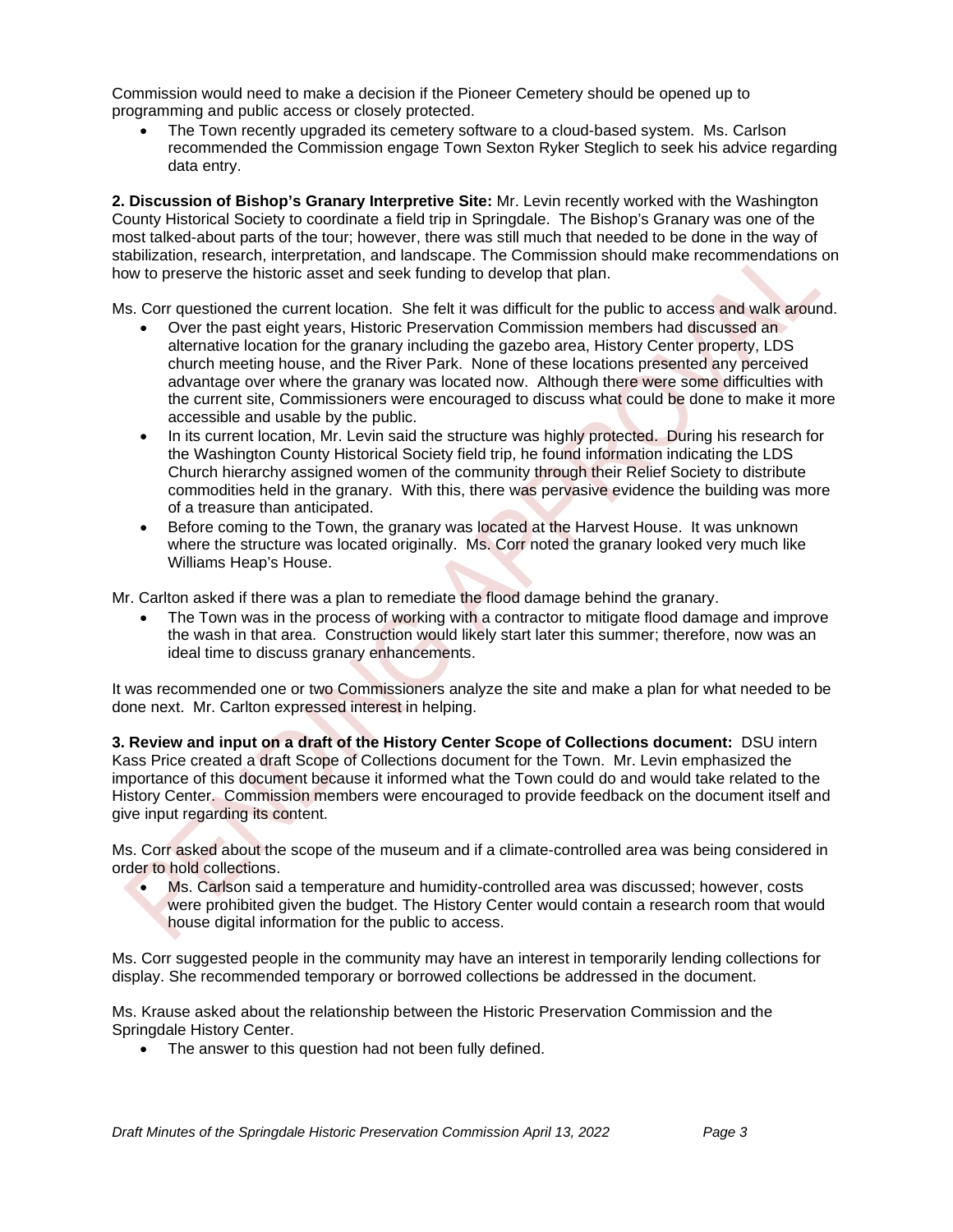While preparing an exhibit on the rocket test facility in Virgin, Ms. Krause said the Utah Humanities Council was a good resource to learn about exhibits and how to manage collections. Staff should consider engaging them for training.

**4. Consideration of other preservation projects and initiatives:** Mr. Levin talked about the 'rule of one' and how important it was for individuals to take on projects and follow them through to completion.

• Ms. Corr countered the 'rule of many' helped build community connections and interaction. Asking people to participate was important and there were ways to embed people into projects such as the mosaics.

Ms. Krause wanted to resurrect the idea of a historic walking tour. There were a number of local sites included on a tour many years ago which could be incorporated into a refreshed concept.

• Ms. Corr was interested in this project and volunteered to work on it.

**5. Future Commission meeting dates:** Staff would work with newly appointed Chair Jean Krause to establish future meeting dates, taking Commissioner schedules into consideration.

Commissioners reiterated their commitment to projects: Mr. Carlton would spearhead the granary; Ms. Krause would continue to work on the Pioneer Cemetery; Ms. Corr would lead efforts with a historic walking tour.

**C. Adjourn Motion to adjourn at 2:10 pm made by Rich Levin. Seconded by Jean Krause. Corr: Aye Levin: Aye Krause: Aye Carlton: Aye Motion passed unanimously.**  $\overline{\phantom{a}}$ Darci Carlson, Town Clerk ATTEST: \_\_\_\_\_\_\_\_\_\_\_\_\_\_\_\_\_\_\_\_\_\_\_\_\_\_\_\_\_\_\_\_\_\_\_\_\_\_ DATE: \_\_\_\_\_\_\_\_\_\_\_\_\_\_\_\_\_\_\_\_\_